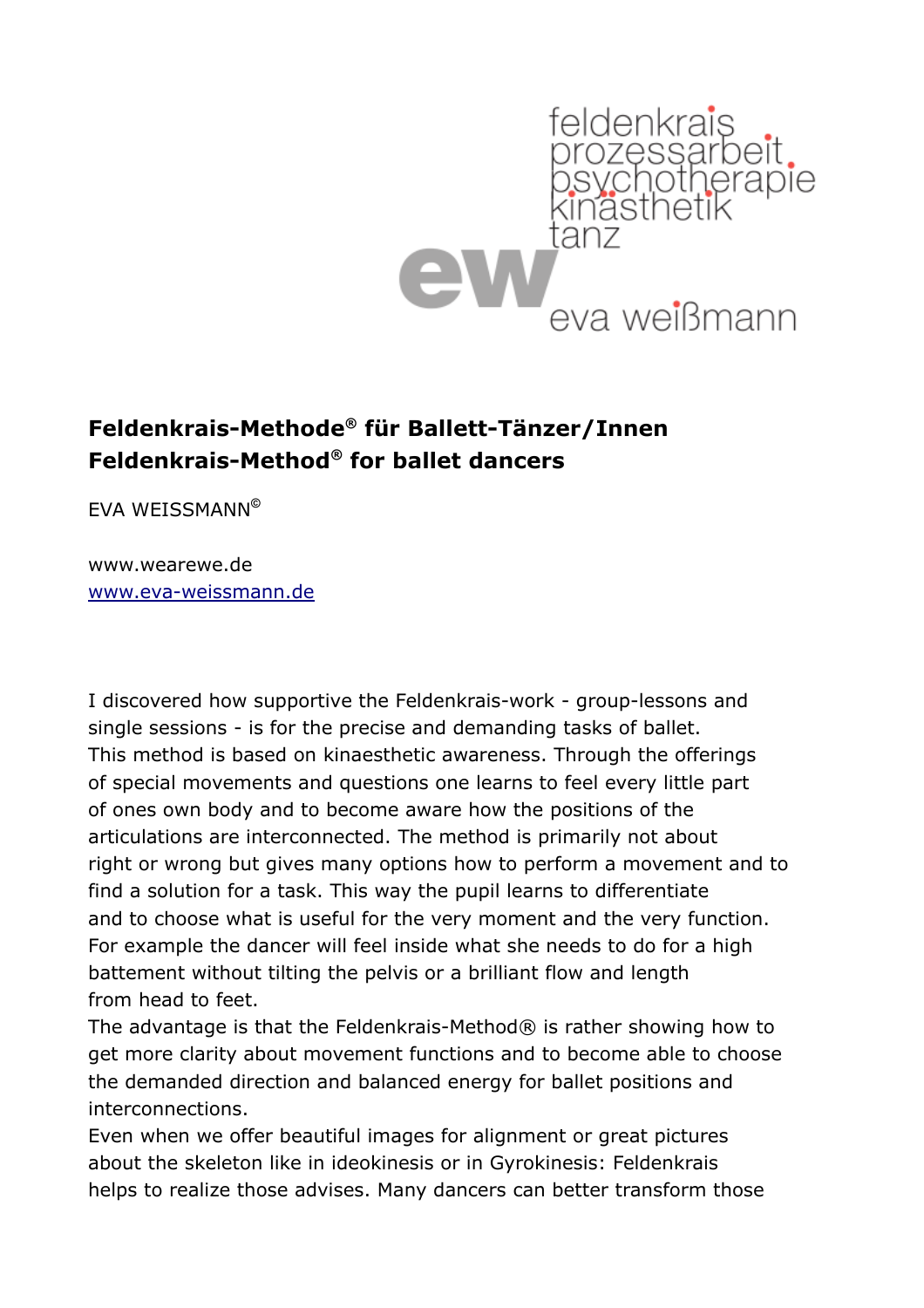helps after having experienced the kinaesthetic interconnectednes of the bones and joints. Only now they can observe the positions and truly sense the directions and the quantity of demanded tension within their skeletal and muscular parts.

For example it is not easy and not for grant to know where your pubic bone goes during a rond de jambe or how the interrelatedness of the atlas and the sternum is while we perform a cambré.

From the view of the Feldenkrais-principles I choose between three ways to support ballet dancers in their development towards expressif artists and for good health and a longer career :

- •
- •
- •

I keep the Feldenkrais-Method® pure, i.e. as it is originally I choose or create lessons particularly meant for ballet poses and movements

I combine the principles of kinaesthetic sensitivity and free choice between various solutions with energy flow and helpful imaginations : IdeoKinaesthetic.energymovements.placement (C)METHOD I: pure Feldenkrais-Method®®

## ATM and FI

I can take the group-lessons "Awareness through Movement" or single sessions of touching and moving the dancer, called "Functional Integration", just like they are: pur and unchanged. I choose adaquate examples for the special requests of ballet like balancing on relevé, frappés( movements of the knees) or the turnout ( a general principle ). Many experiences with my ensemble, my students and myself show, that I could help to reduce pain or other problems, for example strain on the knees or the lumbar area . Obviously the given additional patterns and solutions for the requested positions of ballet are changing the bodyschema of the performers and effecting an amazing ease while moving. This brings with it stage brilliance and expressiveness of the artist.

a) The Feldenkrais-Method® focuses on the unit within the skeletal network as a whole and emphasizes the connections between the movements. The work does both in every lesson/session: you put your attention towards very subtle movements and awareness around joints or muscular areas and you always link these sensations with the whole system of movements including the brain and nervoussystem. You never can pull out one reason for a problem or a better solution. The wonderful movement apparatus is a cybernetic system and a combination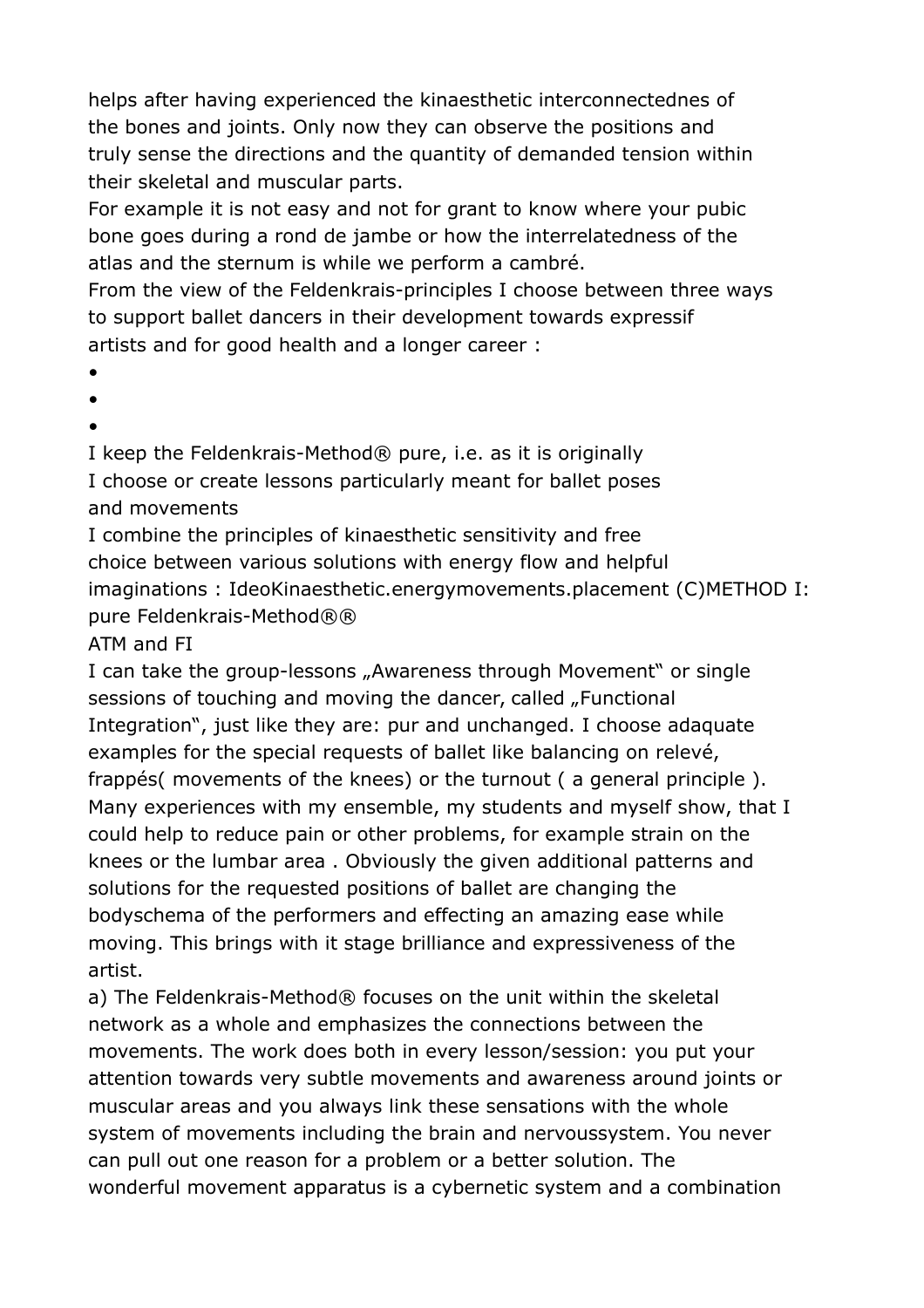of patterns and linkages of troubles or flexibility. Therefore the work helps not only to move more oeconomically and to have less pain, it also helps sensing the relationshinps between the joints and observing the functions.For example within the inner imagination of the relationship between the sitbones and the femur or between the hipjoints and the feet will become clear, i.e. the dancer is kinaesthetically aware/conscious. For everybody who knows how diffidult it is, to keep the pelvis symmetric while pushing the working leg up (battement; kick ), it is logical that it is a precondition to be able to kinaesthetically perceive the bodyparts and the directions of the legs and the spine movements .This is important for performing the ballettic aesthetic AND not to injuring the joints because of distortion. That concerns skeletal and physiological health of the dancer.

In ATM the teacher advises scanning through the whole body and guides to becoming more conscious of all that interconnectedness .This leads to new patterns, offers the choice between different options and so reduces the stress on the iliosacralj oints, the knees, the lumbar spine, ... finally every area in danger. The dancers begin to use their joints in a different way and to put not more tension on the cartilages, the ligaments, all soft tissue and the bones, than necessary.

Furthermore each individual dancer can discover her /his own way to become more free from bad habits or any fixed habits. Sometimes it might also be necessary to respect the limits of the individual body and to find better ways within the range of a particular body.

There are even some already existing Feldenkrais-lessons which almost directly lead to specific request of ballett technique. For example the lessions about turning/tortion while lying on the back or sitting are a wonderful preperation for pirouettes. They give the sensations of how to turn along the spine and so also differentiate between haed, torso and legs and preparing for spotting.b) These explications lead to another aspect of dance: the art, which

is of course for the carreer and the succes of dancers and choerographers at the very center. As we study in Feldenkrais-work all possible directions of joints, as we learn combinations and complex coordinations of movements and as we explore different qualities we are already within the fields of creativity, improvisation, and of course in the midst of choreography. Here is the border toward the system of Rudolf von Laban , the methods of Merce Cunningham , the processes of William Forsythe and so on.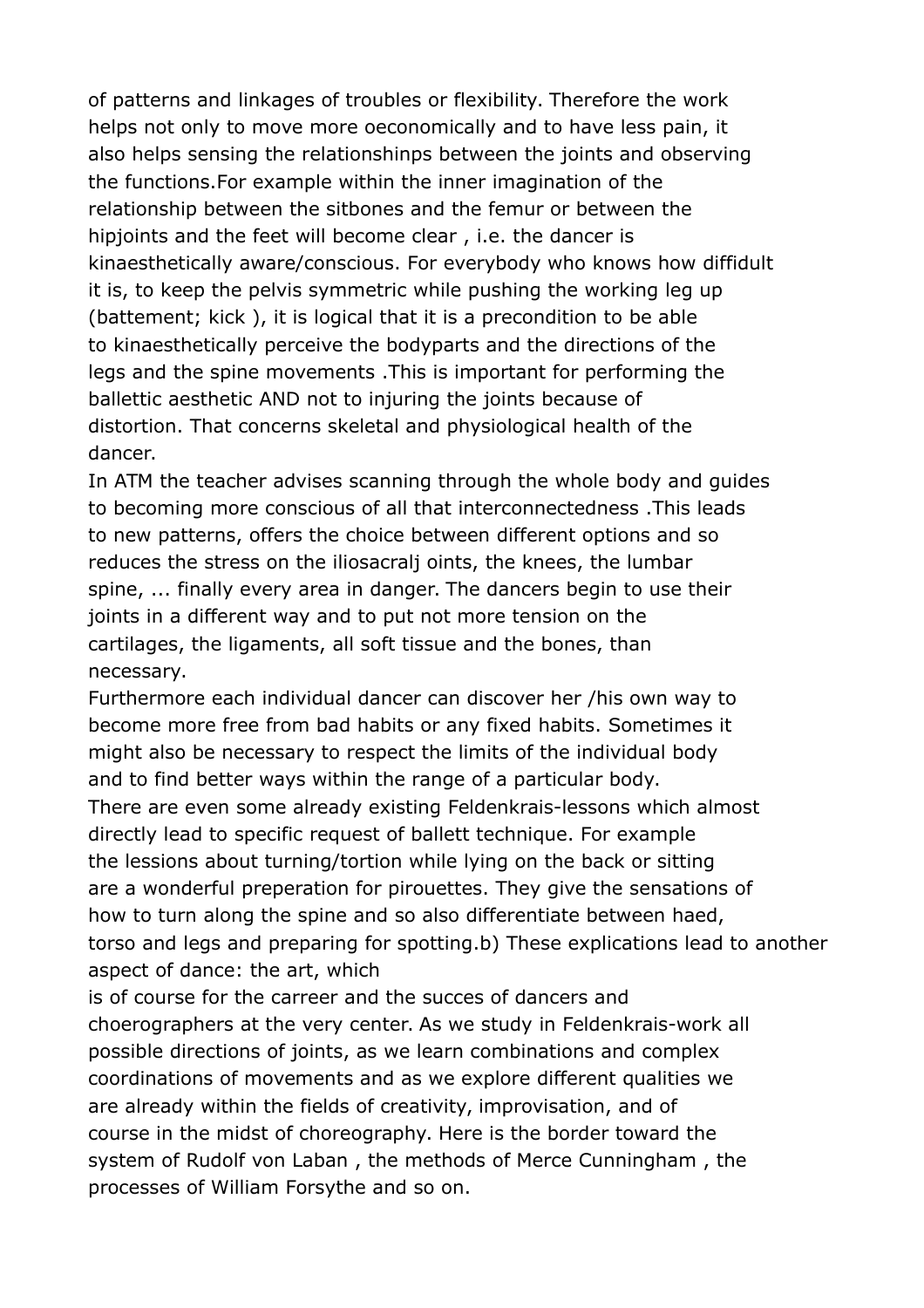c) For the performance of a piece and every movement the Feldenkrais-Method® has a third effect: the dancer will be present because she/he is just aware of her even subtlest movements , the directions, the power/weight, and the flow and qualitiy. She must not express more than that, she must not show additional feelings nor amplify her expressiveness. When she is really sensing the movements kinaesthetically she has a great presence and a brilliant aura. Then she/he is truly here and authentic.METHOD II: SPECIAL LESSONS FOR BALLETT

I am often creating new lessons as special preparations for poses,movements, or exercises of ballet. Above all lessons where one feels and creates different relations between leg and pelvis ( like lying on the back and moving both knees to one side , let us say to the right, but towards different directions in the right side). The student is asked to sense what is happening in any correlation in the right and in the left hipjoint.She learns in a very subtle way to sense inside what she/he does spontaneously with her body and what other patterns are possible. Here are also other body parts belonging to the function (movement task) like the rips or the neck: do they hold on, stiftening, go they with- and in which direction? And then I let them experiment with all those possibilities and more. So finally the student can differentiate between her own habit and many options and finally choose the wanted movement in ballet-technique : normally the seperations of the legs and keeping the pelvis on place.

One example: The battement

The main request in ballet is precisely seperating the legs from the torso. To do so there is a useful precondition : to kinaesthetically feel the movement of the great trochanter and its relation to both sitbones. This feeling or awareness allows often to perform the needed movement ;but also it allows little deviations which might be better for the process of learning or an individual body.One lesson I invented here is :

Lying on the back , upright legs; then the dancer lifts one, later both legs. I give her questions about what is happening with her perlvis while liffting one or both legs; later I advise her : first to move the pelvis together with the legs  $=$  both as a unit  $=$  in the same direction, and later to arch the back while lifting the legs. Slowly we discover variations inbetween these two let s say extremes. Finally we can easy choose the one needed ballet-option: to keep the pelvis and torso during the whole movement parallel to the floor. This means the dancer discovers the right correlation/interaction between leg and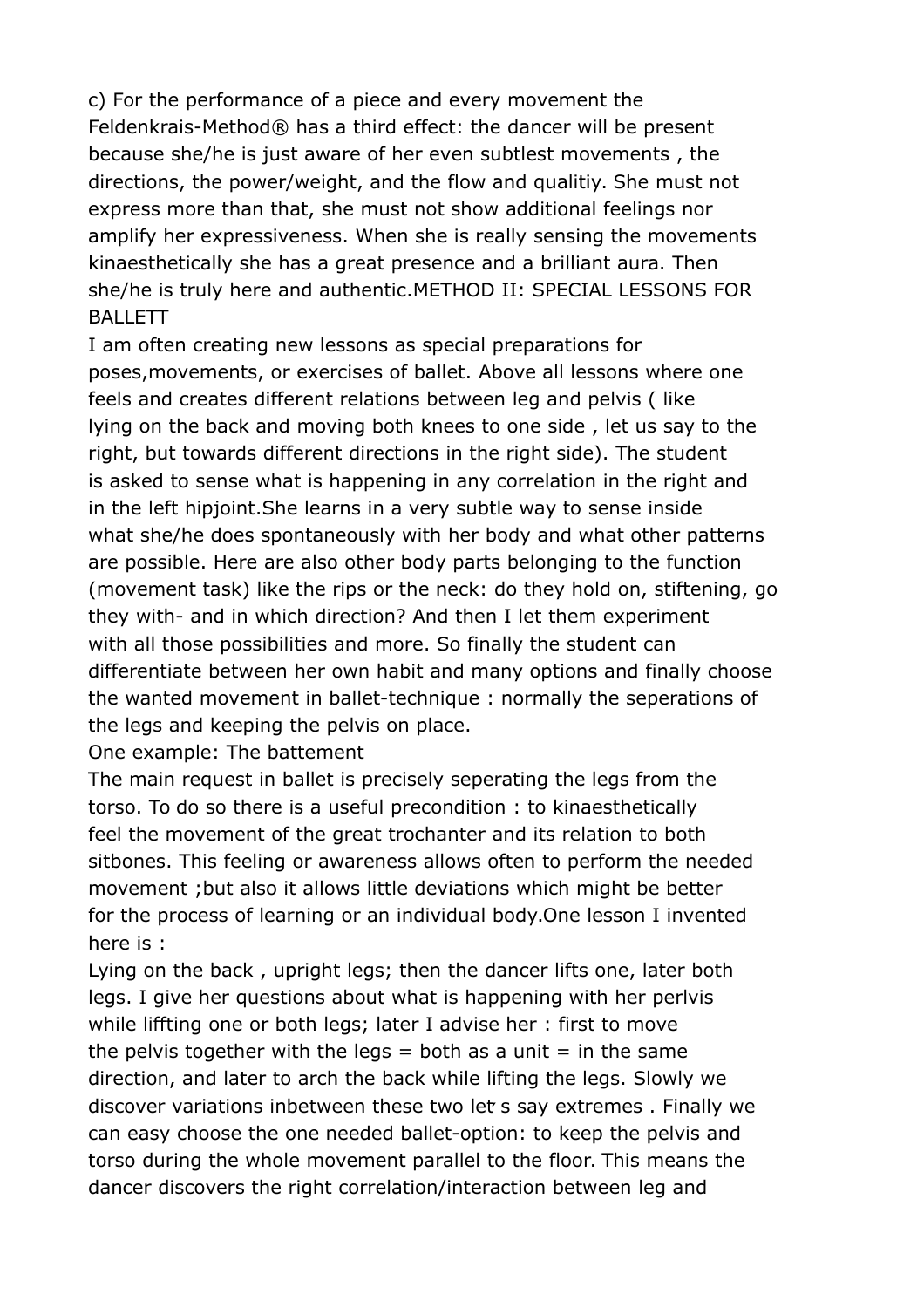torso in ballet - with all its implications: the feeling of the muscular work , the directions of the sitbones, the images of the legs...

As I am a Feldenkrais- teacher and a dancer I can offer the different patterns - even "wrong" ones (in terms of ballet) in comparison to right ones - like options or menues. So the puplil/dancer can sense the kinaesthetic difference and choose . This is the way she/he becomes more and more clear about what she does and what is requested; she becomes free and flexible. And she is not dependent upon one habit for the rest of her life. For walking in everyday life it might be necessary to be able to put the feet parallel or to move the legs together with the pelvis. It can be very damaging to stick on one habitual pattern.

For ballett or modern battements, for arabesques, for piqué turns and many other movements of ballett training and stage work there is this alsready mentioned necessity of differentiating both legs from each other and from the torso or the pelvis. The dancer needs that ability for both staying healthy and the artistic goal of dance shape and aesthetic. To sense kinestheticallly in detail what happens that takes time and help; the dancer is more accustmed to look at the mirror or at the teacher. But only when she really feels what happens inside her own body and when she is free to choose between options ,i.e. choose the right one, her dancing gets ease and elegance.When she stays either in her own prison or that of a strict technique then she does not looklike an artist .

One other privilige we heve here: she is still able to choose further more relations between her limbs , torso...which is needed in other techniques, for example buto or new dance or Forythes Style ... . And she is not becoming so stiff as many ballett dancers do meanwhile keeping the difficult shapes.METHOD III :

IdeoKinaesthetic.energymovements.placement (C) Eva Weißmann I developed a combination of different accesses beginning from the principles of a sensitif bodywork toward the needs ballet dancers. The goal is to support every individual and to help with different problems of finding the precise form without damaging the body and without pain, but providing more ease and elegance.My instruments are:

1) 2) 3) kinaesthetik/proprioceptif work, imaginatif (ideo-) and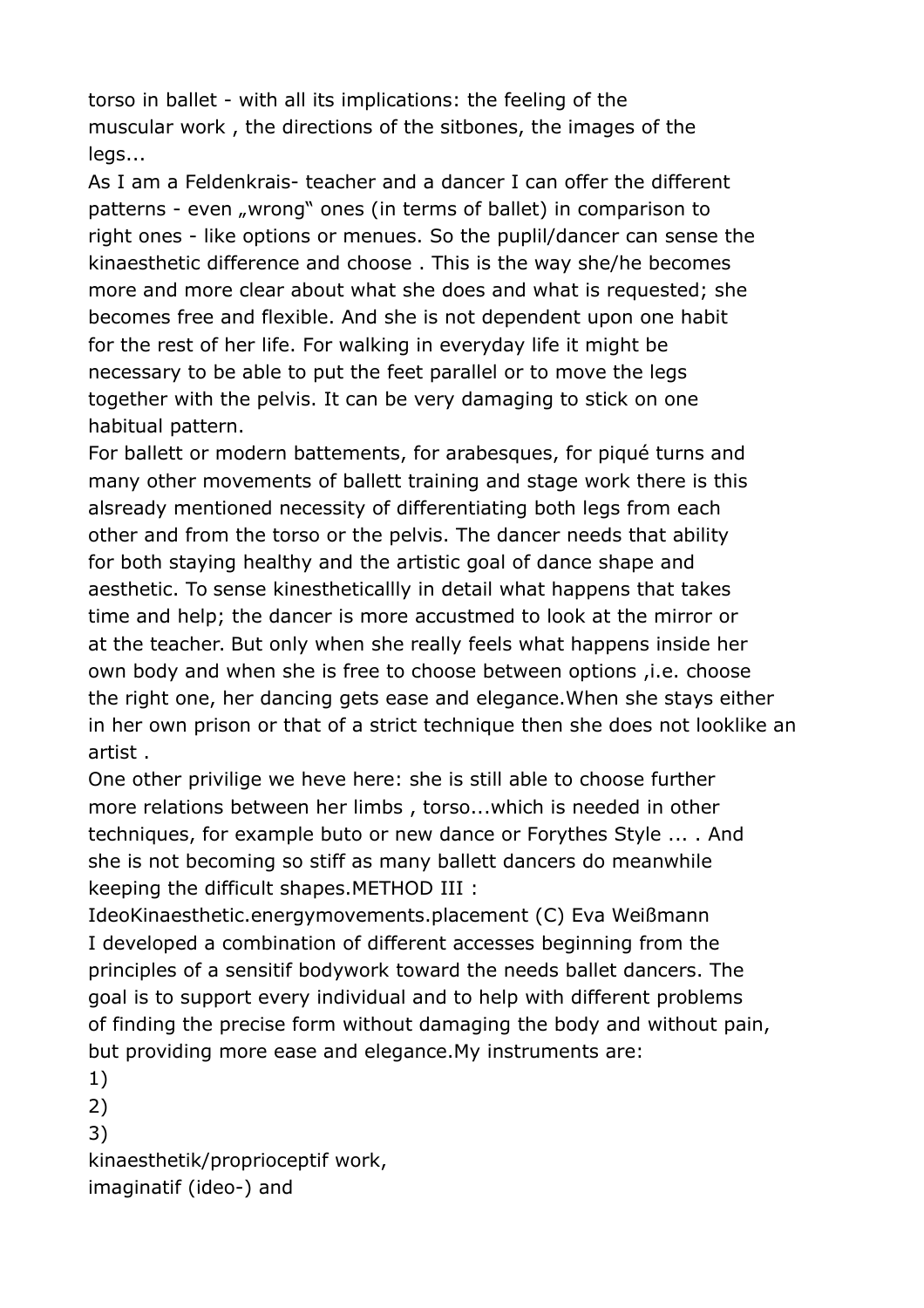energy-work

AND a flexible use (sequence) of all that three ways.

For dancers and particularly ballett dancers, for technique and improvisation, pictures and imaginations are very useful as I learned in my education in GENTLE DANCE and KINÄSTHETIK. My trainers ( Dr. Lenny Maietta, Dr. Frank Hatch, John Graham, Anna Halprin) originally came from the direction of Mabel Todd (Ideokinesis). Also my teachers in modern and new dance, buto, ballett and placement (origins from Lulu Sweigard) gave us many ideas and images about beeing wide or hanging from heaven , being grounded or even projecting like lazer beems into the center of the earth.

But when I began to teach, I had to realize that pictures are often not helping because the people of our culture are not centered in their body. Human beings are sometimes so far away from their proprioception and from their body sensations and especially not used to sense themselves with the kinaesthetic apparatus.

1) So I had first to introduce exersices of kinesthetically sensing before I could offer pictures.

In my opinion this movement-sensing -system consists of many areas: vestibular system, all nerves and the brain cells for leading a movement and sensing the feedback of the movement, the receptors for sensing the weight, the nerve cells or tactile organs about pressure, stroke, different qualities of touch on the surface and within the body. Of course those nerves are situated in the muscles, and especially around the joints and at the transitions from musceles to bones. For normal people but also for dancers to get a picture about the structure, function and the moving of that whole system is not easy in our culture, where we think and press buttons more often than we move. There are little girls wo begin to take ballett classes although their movment developement is not completed or already disturbed. So for me it became more and more clear, that I had to first give lessons about movement awareness and only after those let my dancers work with pictures, energy, placement. Therefore Feldenkrais-Method® is the indicated way to be combined with dance, especially ballet, but not only for the traditional class on barre, in center..., also for a very update teaching about alignment, placement and energetic/danamic flow. 2) Example: We often need exersices in kinaesthetically sensing our sitbones or our shoulder blades and sensing their movements in relation to areas near them . Only than the students of dance and ballett can take advantage from imaginations like: see your pelvis like an umbrella or let your shoulder blades glide into your arms or let sand droppingstraight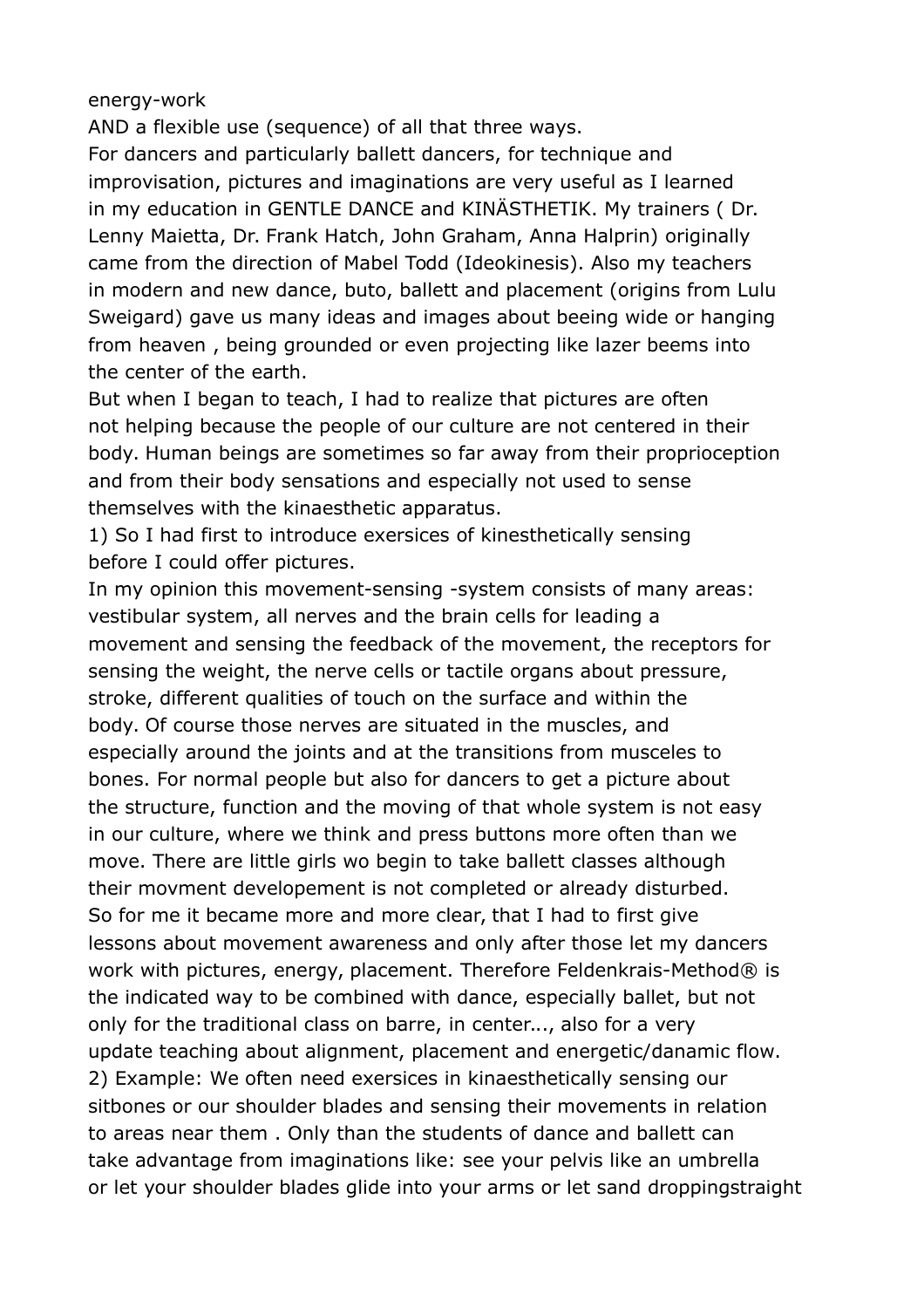from your head into the center of the earth. Further visualizations can be: a water spout for the spine in pirouette and olive oil for the hip joint in developpé. The dancers themselves will and should find their own visualizations.

My experience is that the dancers understand the imaginations better when they have developed a clearer body image of their sceleton and the relations between joint movements. It is very effectif for the learning - sometimes relearning- process to put the imaginations and the kinesthetic sensitivity together . Maybe that is like the movement development when the baby learns and uses all its senses.

The sequence within one lesson can begin with little Feldenkraisimpulses; then I go forward to pictures and towards energy work. I can also begin with imaginations or energywork or even the barre. Inbetween when kinaesthetic awareness is needed then I teach a special function. For example if the awareness of the placement of the feet is not there I can bring in a lesson how the feet are touching and rolling down to the floor while the dancer islying on the back, feet standing, and moves one foot up and down.

Often I am creating the sequences and the necessary additions at the given moment, for any class enew. So the sequences can also be: barre - kinaesthetic lesson - energyflow- again barre or 3) - 2) - 1) (energywork- imaginations- kinaesthetic work ) and so on. Sometimes I am even giving tasks of improvisation for special technique problems; they do both supporting the image and sensation in an easier way for goals like jumps or turns and they integrate what one has learned , above all if the movement patterns are very new and replacing ( damaging ) habits.

3) The energywork has its sources from the ancient bodyschools from Asia like Shiatsu, Yoga, concepts about meridians, chacras, advices about breathing...The exercises come either from ballet positions or yoga poses . What is emphasized is the flow of energy like breath or a river through the center line, the spine, through the arms, the legs. The basic ideas are to open the joints or any spots which tend to close (overtension) and to widen and elongate from the center out towards the environmental space. It is obviously that this is very good for health and expression in dance. For ballet particularly it helps to spread out very far away ; it supports the balance and the strength. The dancers can use this energyflow instead of only working hard with muscular power.

It is the task of the teacher to built up a good sequence in every class, to observe every dancer how she can take the advises and